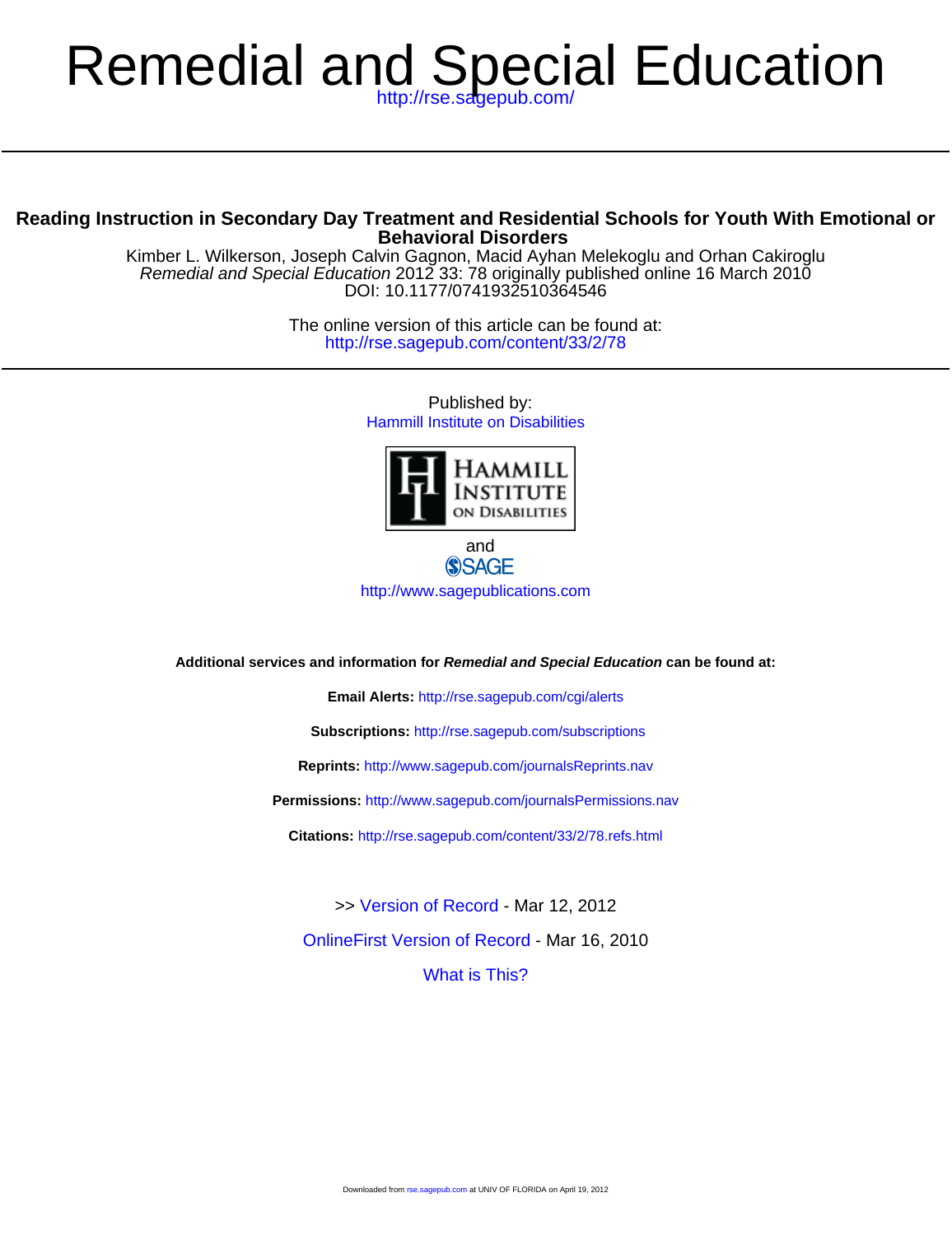# **Reading Instruction in Secondary Day Treatment and Residential Schools for Youth With Emotional or Behavioral Disorders**

Remedial and Special Education 33(2) 78–88 © 2012 Hammill Institute on Disabilities Reprints and permission: http://www. sagepub.com/journalsPermissions.nav DOI: 10.1177/0741932510364546 http://rase.sagepub.com



Kimber L. Wilkerson,<sup>1</sup> Joseph Calvin Gagnon,<sup>2</sup> **Macid Ayhan Melekoglu,<sup>3</sup> and Orhan Cakiroglu<sup>1</sup>** 

# **Abstract**

This study was designed to obtain the first national picture of the characteristics of special educators who provide reading or English instruction in secondary day treatment and residential schools for youth with emotional or behavioral disorders (EBD) as well as their approach to reading instruction. Also, information was collected concerning the characteristics of the students in their classes. A national random sample of 123 (35%) reading or English teachers responded to a mail and online survey. No statistically significant differences existed between respondent and nonrespondent schools. Results indicated that teachers commonly hold master's degrees and have an average of 9 years of teaching experience. Teachers reported using research-based instructional approaches but rarely integrate technology or peer tutoring into instruction. In many cases, teachers reported that students could not read well enough to gain basic information from text. Additional results and implications are discussed.

#### **Keywords**

reading, emotional disturbance, behavioral disorders, alternative settings

In the United States, approximately 12% of students are classified with a disability (Stizek et al., 2007). Of these students, about 8% have an emotional or behavioral disorder (EBD; U.S. Department of Education, 2009). At the secondary level, about 11% of students receiving special education services are labeled as having an EBD (Wagner, Cameto, & Guzman, 2003). However, a recent national study of secondary day treatment and residential (DTR) schools illustrates a significantly contrasting student population. Specifically, Gagnon, Van Loan, and Barber (in press) found that all secondary students in their national sample of DTR schools were reportedly classified with a disability. Of those youth, Gagnon et al. noted that about 70% had EBD and another 10% had a learning disability (LD).

Therapeutic day treatment programs emphasize education, in addition to supporting the mental health and behavioral needs of youth and their families (Armstrong, Grosser, & Palma, 1992). Residential schools are similar in therapeutic orientation, though these schools are designed to meet students' "social, emotional, and educational needs 24 hours per day" (Gagnon et al., in press). Youth are not necessarily classified with an EBD if they are enrolled in DTR schools; admission may be dependent on a youth

having a mental disorder, as defined by the fourth edition of the *Diagnostic and Statistical Manual of Mental Disorders* (American Psychiatric Association, 1994; Underwood, Talbott, Mosholder, & von Dresner, 2008). However, although educational and psychiatric classifications vary, there is a clear overlap between youth disability classification and psychiatric diagnosis for youth in DTR schools.

Educating secondary youth in DTR schools may be complicated by the high percentage of youth with disabilities enrolled. In fact, Wagner and colleagues (2006) reported that an enrollment of a high percentage of students with an EBD in a school might adversely affect access to the general education curriculum, as many of these youth lag behind their peers in academics (Fessler, Rosenberg, & Rosenberg, 1991; Trout, Nordness, Pierce, & Epstein, 2003;

1 University of Wisconsin–Madison, Madison, WI <sup>2</sup>University of Florida, Gainesville, FL <sup>3</sup>Mugla University, Mugla, Turkey

#### **Corresponding Author:**

Kimber L. Wilkerson, University of Wisconsin–Madison, Department of Rehabilitation Psychology & Special Education, 432 East Campus Mall, Madison, WI 53706 Email: klwilkerson@wisc.edu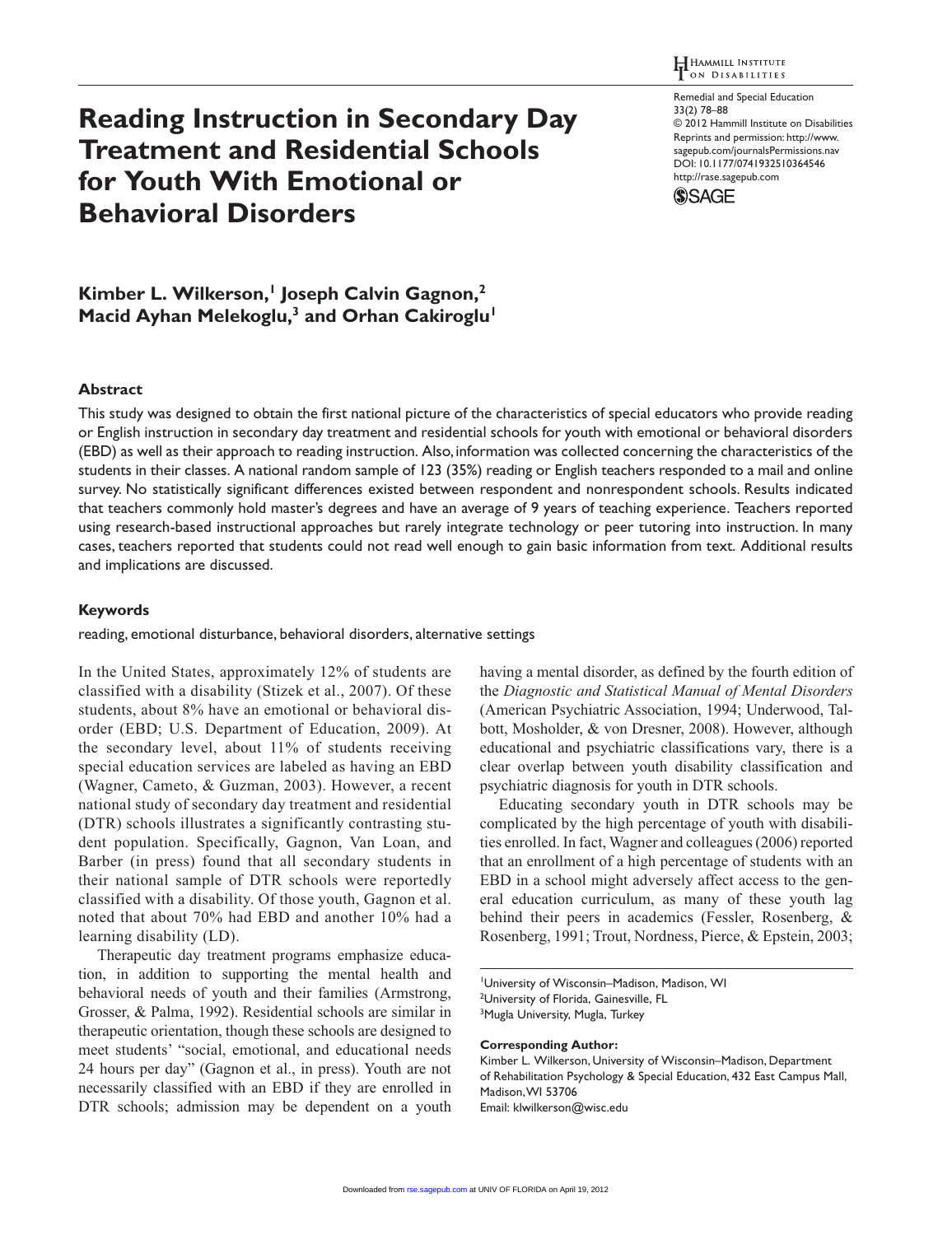U.S. Department of Education, 2006). For example, 77% of students with an EBD fail at least one course in high school (Wagner, 1995), and 64.6% exit school before receiving their high school diploma (U.S. Department of Education, 2007). In addition, Muscott (1997) noted that secondary students in residential schools, including those with EBD, develop poor work habits, which significantly affects their adult lives in terms of job placement.

Reading is a skill of utmost importance for secondaryage youth for academic and postschool success (Gagnon, Wehby, Strong, & Falk, 2006), particularly for youth in DTR schools. Researchers (Lembke, 2006) continue to emphasize that the poor reading skills of students with EBD may cause their problematic behaviors, or vice versa. For example, low reading scores are a predictor of students dropping out of school (Jolivette, Stichter, Nelson, Scott, & Liaupsin, 2000). In addition, research has linked illiteracy with a greater risk for criminal behavior and incarceration (Kutner et al., 2007; Snyder & Sickmund, 1999). Furthermore, students who do not have good reading skills are less likely to hold full-time jobs when they leave school (Kutner et al., 2007), and as a result their quality of life as adults may suffer.

Unfortunately, the National Center for Education Statistics (Perie, Grigg, & Donahue, 2005) has reported a national decline in secondary-level reading achievement. Concerns with student reading achievement are compounded by many secondary teachers' lack of expertise in teaching reading and the view of many secondary teachers that development of student literacy is not a major responsibility (Deshler, 2002; Parris & Block, 2007). For DTR schools, with their high enrollment of youth with EBD, that 58% of students with EBD are below grade level in reading is a serious concern (Greenbaum et al., 1996). A recent review of research (Trout et al., 2003) revealed that students with EBD were found to have academic deficits in 89% of the reading studies reviewed, underscoring the importance of fostering reading skills in DTR schools. More recently, Lane, Barton-Arwood, Nelson, and Wehby (2008) reported that secondary students with EBD educated in self-contained settings posted mean *Woodcock–Johnson III* (WJIII) broad reading scores below the 25th percentile. Similarly, Lane, Carter, Pierson, and Glaeser (2006), in their descriptive study of secondary students with EBD and LD, reported that the students with EBD had a mean WJIII broad reading score approaching two standard deviations below the mean.

Although reading is an area of consistent concern for secondary students with EBD (Nelson, Benner, Lane, & Smith, 2004; Sutherland & Snyder, 2007), little attention has been paid to the reading instruction that this group of students receives (Levy & Chard, 2001; Scott & Shearer-Lingo, 2002). The limited intervention research that exists in the area of reading instruction for secondary youth with EBD in alternative settings other than DTR schools shows

promise (e.g., Drakeford, 2002; Malmgren & Leone, 2000).

However, studies focusing on other exclusionary settings also indicate that students may receive instruction that is not research based (Shores et al., 1993; Sutherland & Wehby, 2001; Wehby, 2003; Wehby, Symons, Canale, & Go, 1998; Wehby, Symons, & Shores, 1995). As such, it is important to examine the quality of instruction in secondary DTR school settings to know whether students with EBD served in these programs have access to the general education curriculum via empirically validated instruction.

Given the high percentage of youth with EBD in DTR schools and the poor academic and social outcomes of many students with EBD (Carson, Sitlington, & Frank, 1995; Gagnon et al., in press; Greenbaum et al., 1996; Malmgren, Edgar, & Neel, 1998; U.S. Department of Education, 2000; Wagner, 1995), we must begin to study how teachers and schools are handling federal mandates to provide quality education to students in these settings. Although the practices of general classroom teachers are well studied, teaching practices for students in DTR schools have not been extensively examined (Muscott, 1996). To ensure educational equity, access to the general education curriculum is vital for all students, including those in DTR schools. This national survey of special educators in secondary DTR schools was conducted to learn more about the reading instruction provided to students with EBD in alternative settings.

## **Method**

## *Sample*

Surveys were mailed to a national random sample of special education reading or English teachers in secondary private and public DTR schools for youth with EBD. Programs that were solely hospital programs were excluded. Because no national list of secondary DTR schools existed that met the criteria for inclusion in the study, a multistep process was followed to identify the sample. First, researchers purchased a commercial database from Market Data Retrieval (2002). Next, from the 1,204 schools identified as secondary DTR schools, the schools with incomplete information  $(n = 50)$  were deleted. Graduate assistants called all 1,154 schools from the universe to verify appropriateness for the study. A specific written protocol was followed for each call. A school was eligible for the sample if it satisfied three requirements: (a) it was a DTR facility for youth with EBD, (b) it was not solely a hospital program, and (c) it provided educational services for any of Grades 7 to 12. As a consequence of this screening process, 276 schools were deleted from the database. To obtain an adequate sample size and stay within budget, 400 schools were randomly selected from the total universe of 878 schools.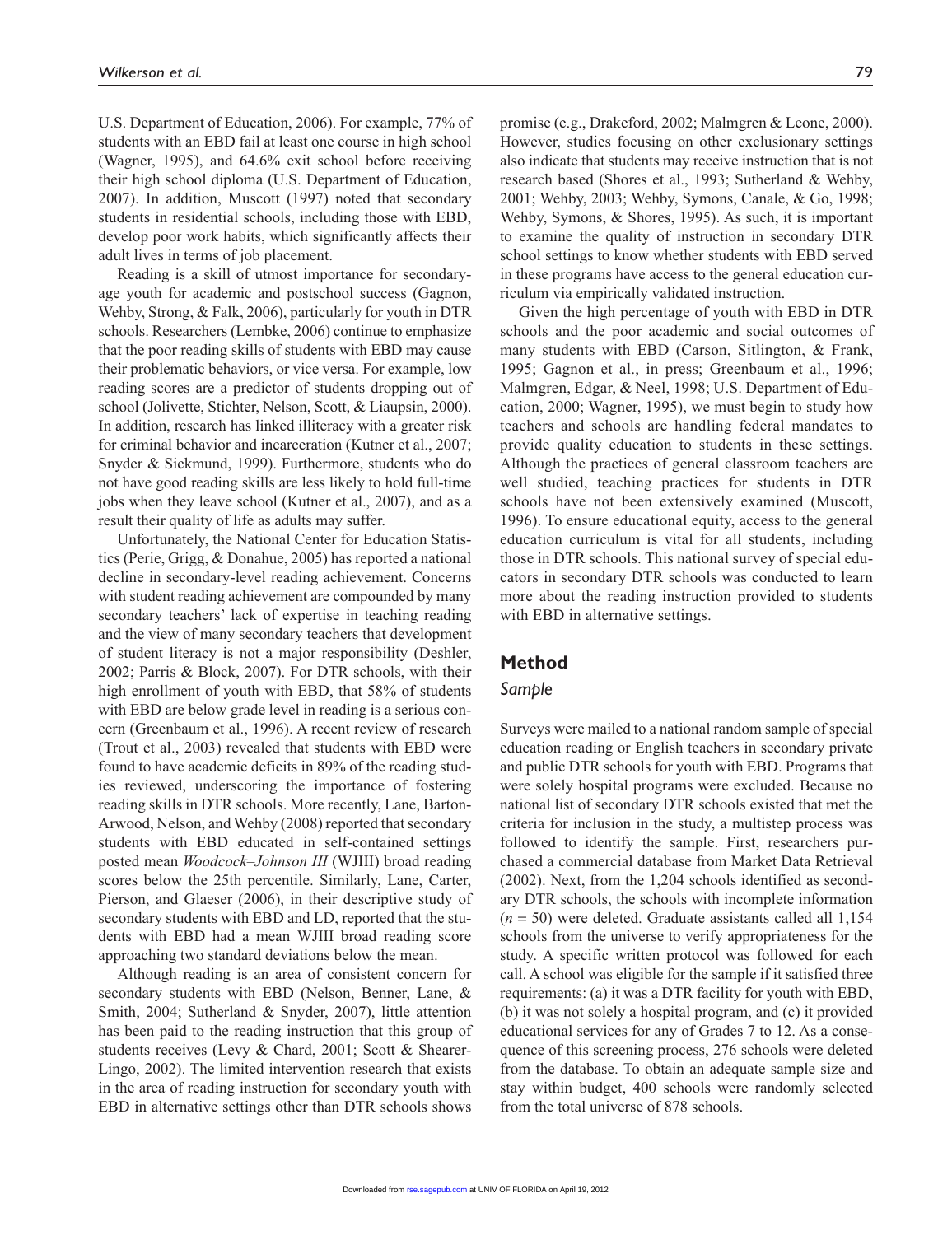| <b>Respondent Characteristics</b>                                         | <b>Student Characteristics</b>                             | <b>School Characteristics</b>                                                     |  |  |  |
|---------------------------------------------------------------------------|------------------------------------------------------------|-----------------------------------------------------------------------------------|--|--|--|
| Gender                                                                    | Day treatment $(n)$                                        | Type of services (i.e., day treatment,<br>residential, combined)                  |  |  |  |
| <b>Education certifications</b>                                           | Residential (n)                                            | Organizational structure (i.e., public, private<br>nonprofit, private for-profit) |  |  |  |
| Highest degree earned                                                     | Various disabilities (n)                                   | Minutes per day students with EBD or LD<br>spend in reading instruction           |  |  |  |
| Total # of years as special educator                                      | Average length of enrollment for<br>day treatment students |                                                                                   |  |  |  |
| Total # of years as a reading or English teacher                          | Average length of enrollment for<br>residential students   |                                                                                   |  |  |  |
| Teaching capacity (e.g., full-time self-contained,<br>full-time resource) | Ethnicity                                                  |                                                                                   |  |  |  |
|                                                                           | Gender                                                     |                                                                                   |  |  |  |
|                                                                           | Overall student reading performance                        |                                                                                   |  |  |  |

**Table 1.** Survey Questions Concerning Respondents, Students, and Schools

Note:  $EBD =$  emotional or behavioral disorder;  $LD =$  learning disability.

A survey regarding teacher activities was mailed to the principal of each selected school. The principal was asked to pass the survey along to the first special education reading or English teacher in an alphabetized list of these teachers at the school. After the review of returned surveys and followup calls to surveyed schools, it emerged that 49 schools were inappropriately classified as a qualified school. Therefore, these 49 schools were excluded from the sample. As a result, the selected sample was composed of special education reading or English teachers at 351 schools.

#### *Instrumentation*

The selection of items for this national survey was based on (a) a review of the literature on effective instructional practices for students with EBD, (b) a review of the National Reading Panel's (2000) recommendations for effective reading instruction, (c) consideration of current educational reform, (d) discussion with four expert consultants in the field of special education, and (e) a teacher focus group. Information and feedback provided by experts and the focus group were used to construct and modify the survey as well as ensure construct validity. Our expert consultants reviewed several drafts of the survey, and focus groups reviewed the subsequent iteration. Feedback was solicited via a list of questions concerning survey layout, directions, question clarity, consistency between research and survey questions, importance of survey topics and specific questions, and recommendations for additional topics or survey questions (Krueger, 1998). The surveys were modified based on focus group and expert feedback.

The survey sections addressed (a) characteristics of teachers, students, and schools, (b) curricular policies, and (c) reading instructional practices. The instructional practices about which teachers were queried were drawn primarily from the National Reading Panel (2000) report, which focused on methods and approaches to beginning reading instruction. Although the National Reading Panel considered kindergarten through third grade the primary age range for beginning reading instruction, the resulting recommendations have utility for all ages of beginning and struggling readers and represented the most comprehensive set of recommendations for beginning reading instruction at time of the survey's construction.

The 41 items on the survey related to four central topics: (a) teacher background information (e.g., years of teaching experience, type of reading or English courses currently teaching), (b) teacher confidence in ability to teach secondary reading or English, (c) instructional adaptations and assessment accommodations teachers use, and (d) instructional adaptations that teachers recommend to help students with EBD (see Tables 1 and 2). Survey items were in a multiple-choice and checklist format, with three questions including an *other* choice that required the respondent to write in an answer. Eight questions allowed for respondents to provide a number (e.g., "What is the total number of years you have worked as a special educator?"). The survey took approximately 30 minutes to complete.

# *Reliability of Data Entry*

To address possible threats to reliability and enhance replicability of research findings, data collection procedures were closely monitored and recorded (Fink, 1995; Yin, 1994). Reliability checks were conducted on data entry for 30% of the surveys. Agreement was calculated by the following formula: number of agreements  $\div$  number of agreements and disagreements  $\times$  100. Reliability for the reading or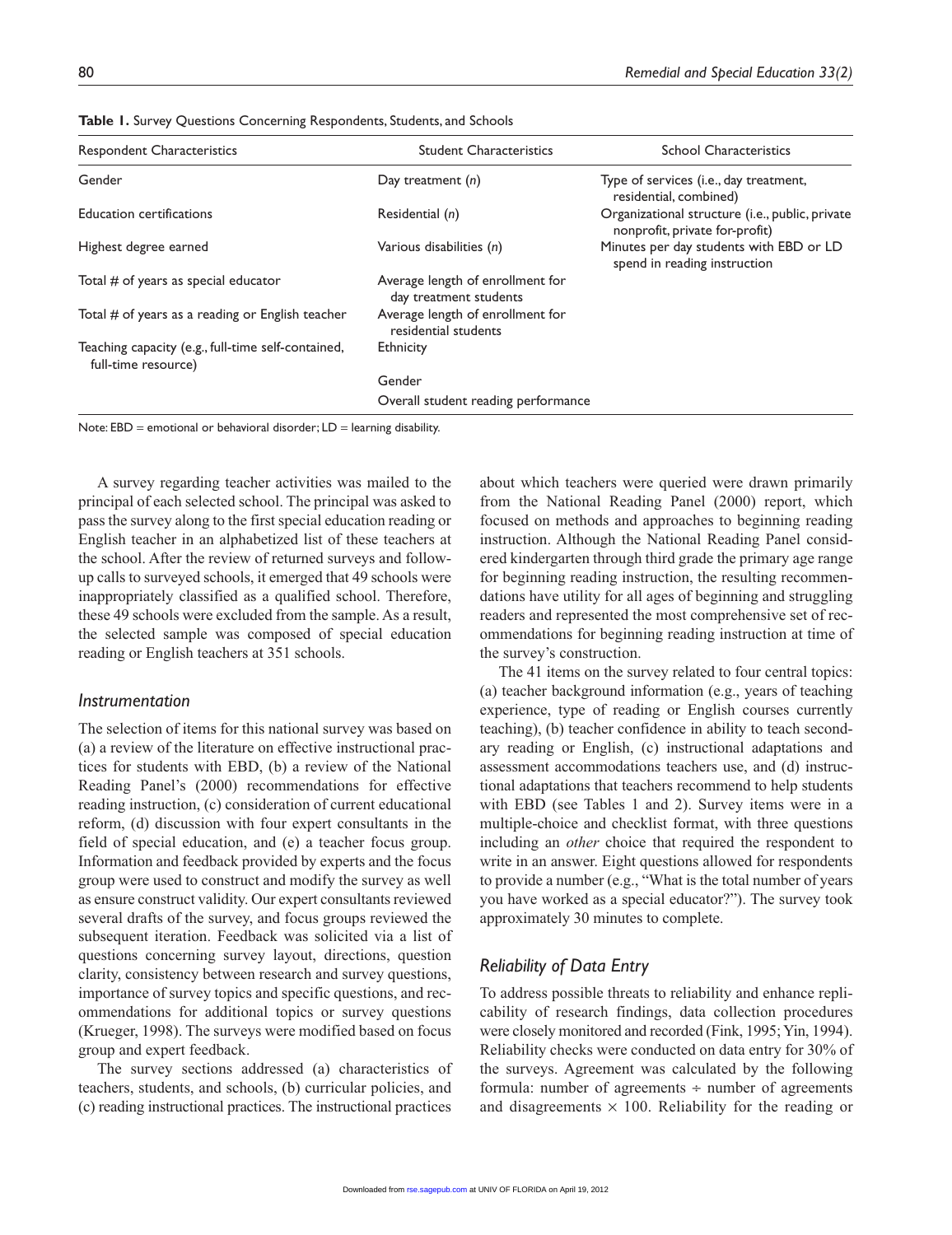#### **Table 2.** Frequency of Teacher Use of Reading Instructional Strategies

| Reading Instructional Strategy                                                                                                                   | M    | SD   | Always<br>(Daily) |                | Often (2-4<br>per Week) |                | Sometimes<br>(1-4 per Month) |                | Never |                         |
|--------------------------------------------------------------------------------------------------------------------------------------------------|------|------|-------------------|----------------|-------------------------|----------------|------------------------------|----------------|-------|-------------------------|
|                                                                                                                                                  |      |      | $\%$              | n              | $\%$                    | n              | %                            | $\mathsf{n}$   | $\%$  | $\mathsf{n}$            |
| Pose comprehension questions to students as<br>they read and provide immediate feedback                                                          | 1.56 | 0.56 | 47.5              | 58             | 49.2                    | 60             | 3.3                          | $\overline{4}$ | 0.0   | 0                       |
| Provide vocabulary instruction                                                                                                                   | 1.80 | 0.74 | 38.0              | 46             | 44.6                    | 54             | 16.5                         | 20             | 0.8   | $\mathbf{I}$            |
| Provide repeated, guided oral reading                                                                                                            | 1.84 | 0.77 | 35.8              | 43             | 46.7                    | 56             | 15.0                         | 8              | 2.5   | 3                       |
| Use writing instruction to support<br>reading instruction                                                                                        | 1.88 | 0.75 | 32.2              | 39             | 50.4                    | 61             | 14.9                         | 8              | 2.5   | 3                       |
| Direct students to ask clarifying<br>questions as they read                                                                                      | 1.90 | 0.77 | 33.1              | 40             | 45.5                    | 55             | 19.8                         | 24             | 1.7   | $\mathbf 2$             |
| Teach to summarize readings                                                                                                                      | 1.91 | 0.69 | 28.7              | 35             | 51.6                    | 63             | 19.7                         | 24             | 0.0   | 0                       |
| Teach students reading in small groups                                                                                                           | 1.93 | 0.98 | 42.1              | 51             | 32.2                    | 39             | 16.5                         | 20             | 9.1   | $\mathbf{H}$            |
| Provide independent silent reading                                                                                                               | 1.95 | 0.86 | 35.5              | 43             | 37.2                    | 45             | 24.0                         | 29             | 3.3   | $\overline{\mathbf{4}}$ |
| Arrange for students to work individually<br>during reading instruction                                                                          | 1.99 | 0.70 | 24.0              | 29             | 53.7                    | 65             | 21.5                         | 26             | 0.8   | $\mathbf{I}$            |
| Directly teach study skills                                                                                                                      | 2.01 | 0.67 | 21.3              | 26             | 57.4                    | 70             | 20.5                         | 25             | 0.8   | $\mathbf{I}$            |
| Directly teach spelling skills to support<br>reading instruction                                                                                 | 2.18 | 0.88 | 26.7              | 32             | 32.5                    | 39             | 36.7                         | 44             | 4.2   | 5                       |
| Utilize sight word instruction                                                                                                                   | 2.29 | 0.93 | 18.3              | 22             | 48.3                    | 58             | 19.2                         | 23             | 14.2  | 17                      |
| Directly teach text structure                                                                                                                    | 2.36 | 0.83 | 15.7              | 9              | 39.7                    | 48             | 38.0                         | 46             | 6.6   | 8                       |
| Use cooperative learning strategies<br>in reading                                                                                                | 2.37 | 0.78 | 12.3              | 15             | 45.1                    | 55             | 36.1                         | 44             | 6.6   | 8                       |
| Directly teach phonemic awareness skills                                                                                                         | 2.48 | 0.86 | 11.7              | 4              | 41.7                    | 50             | 34.2                         | 41             | 12.5  | 15                      |
| Direct students to utilize background<br>knowledge when reading (e.g., make<br>comparisons between what they are<br>reading and their own lives) | 2.55 | 0.80 | 9.1               | $\mathbf{H}$   | 37.2                    | 45             | 43.8                         | 53             | 9.9   | 12                      |
| Use graphic and semantic organizers                                                                                                              | 2.57 | 0.83 | 9.8               | 12             | 35.2                    | 43             | 42.6                         | 52             | 12.3  | 15                      |
| Teach comparison skills                                                                                                                          | 2.61 | 0.77 | 9.8               | 12             | 26.2                    | 32             | 56.6                         | 69             | 7.4   | 9                       |
| Arrange for students to work in tutoring<br>pairs during reading instruction                                                                     | 2.76 | 0.82 | 4.2               | 5              | 35.8                    | 43             | 40.0                         | 48             | 20.0  | 24                      |
| Utilize systematic phonics instruction                                                                                                           | 2.78 | 0.92 | 6.8               | 8              | 35.0                    | 4 <sub>1</sub> | 31.6                         | 37             | 26.5  | 31                      |
| Use computer software in<br>vocabulary instruction                                                                                               | 3.07 | 0.90 | 6.6               | 8              | 17.4                    | 21             | 38.8                         | 47             | 37.2  | 45                      |
| Utilize hypertext technology for<br>reading instruction                                                                                          | 3.39 | 0.77 | 1.7               | $\overline{2}$ | 12.6                    | 15             | 30.3                         | 36             | 55.5  | 66                      |

Note: Responses coded 1 = *always*, 2 = *often*, 3 = *sometimes*, 4 = *never*. Smaller means indicate more frequent use of the activity.

English teacher survey was 99.1% for the entry of data from the surveys. All issues of data entry reliability were addressed.

#### *Survey Administration*

Five survey mailings were completed. The first mailing included a separate cover letter for the teacher, a business reply return envelope, and a \$2.00 bill. The survey cover letter also included directions for completing the survey online. The Web-based survey was created by using Perseus SurveySolutions software. If a respondent preferred to complete the survey online, he or she could access the survey with a unique URL. Four additional mailings were completed (without \$2.00 bills) at approximately 3-week

intervals. Also, at the time of the second mailing, a graduate student assistant began contacting nonrespondents by phone to encourage them to complete the survey.

#### *Respondents and Nonrespondents*

A total of 123 (35%) reading or English teacher surveys were returned from the 351 qualified schools. Of the 123 surveys returned, 12 (9.8%) were submitted electronically. A comparison of respondents' and nonrespondents' schools was conducted using the sample of 351 qualified schools. Three variables were selected for the purpose of respondent versus nonrespondent comparison: (a) region (i.e., Midwest, Northeast, West, or South), (b) locale (i.e., rural, suburban,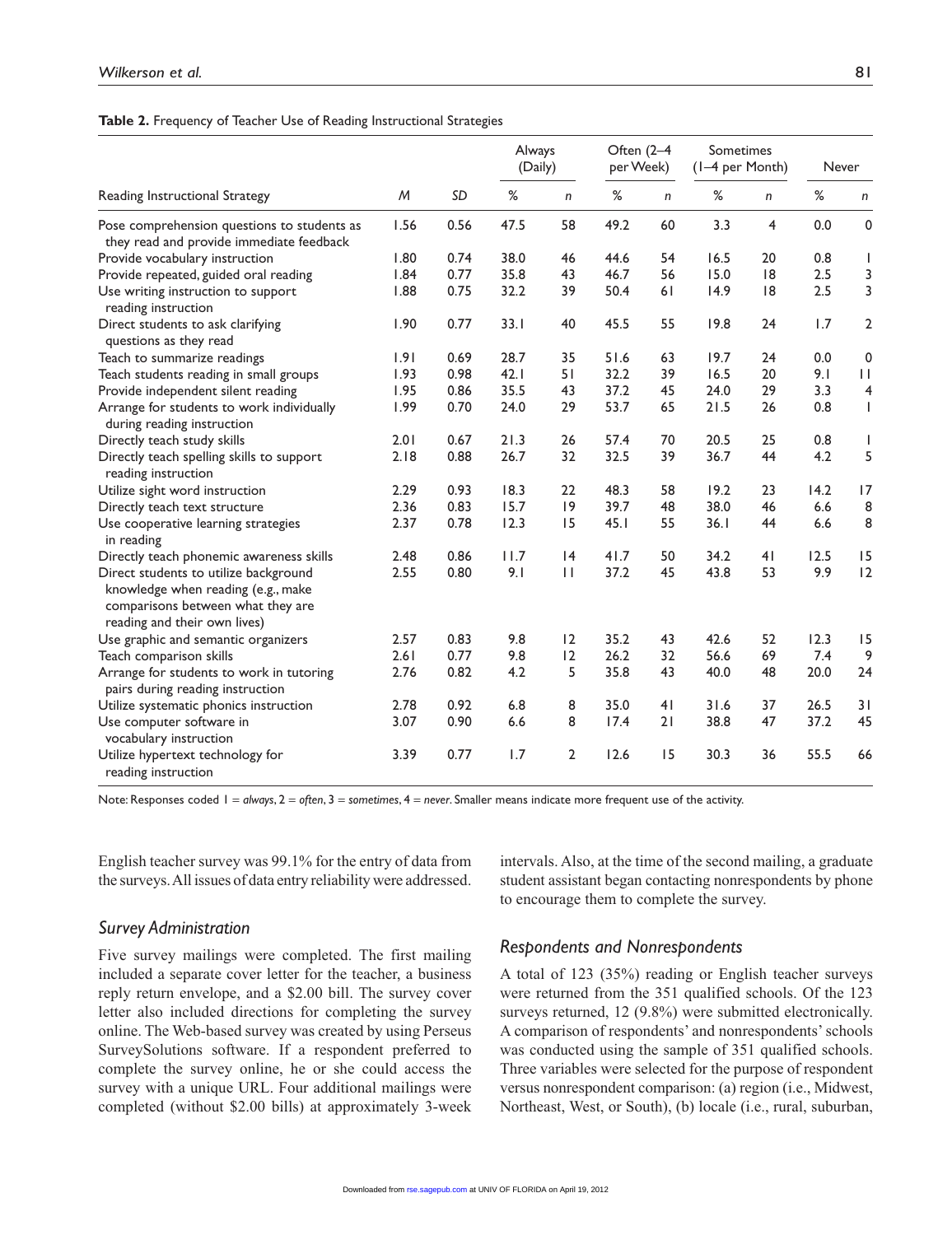or urban), and (c) enrollment range (i.e., 1–99, 100–199, 200–299, 300–499, or 500–999). Chi-square analysis (i.e., coefficient phi;  $\alpha = .05$ ) of proportions of respondents versus nonrespondents on all three variables resulted in no significant difference between the groups. For enrollment range, cells were collapsed to ensure sufficient cell size (Norušis, 2007).

#### *Data Analysis*

The first author analyzed the data, and descriptive statistics were used to answer three research questions:

- 1. What are the descriptive characteristics of special education reading or English teachers who work in secondary DTR schools for students with EBD?
- 2. What are the characteristics of the school and student populations that these teachers serve?
- 3. What instructional practices do special education teachers provide to students in reading, and what is the basis of their pedagogical decisions?

Two issues concerning respondent information require notation. First, in some instances respondents did not answer every question on the survey. Therefore, some variation exists in the number of responses summarized for individual survey items. Also, three survey questions provided an opportunity for respondents to write in an *other* response. Consistent with researcher recommendations (Goetz & LeCompte, 1984; Lincoln & Guba, 1985), analysis of open-ended responses was completed via a multistep process. First, open-ended responses for each question were independently categorized and coded by authors. Next, both the coding and categories were discussed and adjustments were made to both, as needed. Third, data were once again individually recoded. Finally, a discussion ensued to calculate the total number of responses per code and reliability. Reliability for coding of open-ended responses was 99.3%.

# **Results**

#### *Teacher Characteristics*

Teachers responded to three questions concerning their characteristics (see Table 3). Of the respondents,  $82.1\%$  ( $n = 101$ ) were female. Also, more than half of responding teachers held master's degrees (55.3%,  $n = 68$ ). Information was also obtained from respondents regarding their total years of teaching. The mean total number of years that respondents had been employed as a special education teacher was 9.6  $(SD = 8.0)$ . The mean number of years that respondents had been teaching reading or English was very similar, that is,

**Table 3.** Responding Teacher Characteristics

| Characteristic                                                                                | ℅    | n            |
|-----------------------------------------------------------------------------------------------|------|--------------|
| Gender                                                                                        |      |              |
| Male                                                                                          | 17.9 | 22           |
| Female                                                                                        | 82.1 | 101          |
| Highest level of education                                                                    |      |              |
| Bachelor's                                                                                    | 43.1 | 53           |
| Master's                                                                                      | 55.3 | 68           |
| Doctorate                                                                                     | I.6  | $\mathbf{c}$ |
| Current teaching position                                                                     |      |              |
| Full-time self-contained teacher                                                              | 73.0 | 89           |
| Full-time resource teacher                                                                    | 4.9  | 6            |
| Part-time resource or general<br>education teacher                                            | 3.3  | 4            |
| Team teach with a general educator                                                            | 0.8  |              |
| Other (e.g., reading specialist, remedial<br>reading teacher, special<br>education coteacher) | 18.0 | 22           |

9.2 years (*SD* = 7.8). We also asked teachers to report their certification status. Respondents were allowed to choose *all that apply*. Of the respondents, 64 were certified as special education teachers of students with EBD or LD, 51 were special education teachers (general or cross-categorical), 34 were certified in elementary education, 22 were certified as general education reading or English teachers, 19 were certified in secondary education, 4 held administrative licenses, 2 held emergency certification, and 1 held a certification in Spanish. In addition, 4 teachers wrote in specific certifications labels for the *other* prompt that were not commonly held certification titles (e.g., state specific). In addition, 1 teacher reported not holding any certification. Respondents were also asked about their current teaching position. With regard to the current academic year at the time of the study, almost three fourths (73.0%,  $n = 89$ ) were working as full-time teachers in self-contained special education classrooms.

# *School and Student Characteristics*

Teachers were asked to provide information about their schools' characteristics, including school structure and population served. Of the respondents, 47 (38.2%) worked in public schools, 57 (46.3%) worked in private nonprofit schools, and 13 (10.6%) worked in private for-profit schools. Also, 3 (2.5%) respondents reported working in private schools, but they did not report whether the school was a profit or a nonprofit private school. In addition, 3 (2.5%) respondents reported working in schools that have a unique organizational structure or referred to a state-specific structure that could not be grouped in another category of response. In addition, information about the students served in the DTR schools represented in the survey was obtained. Teachers were asked to write in numbers of students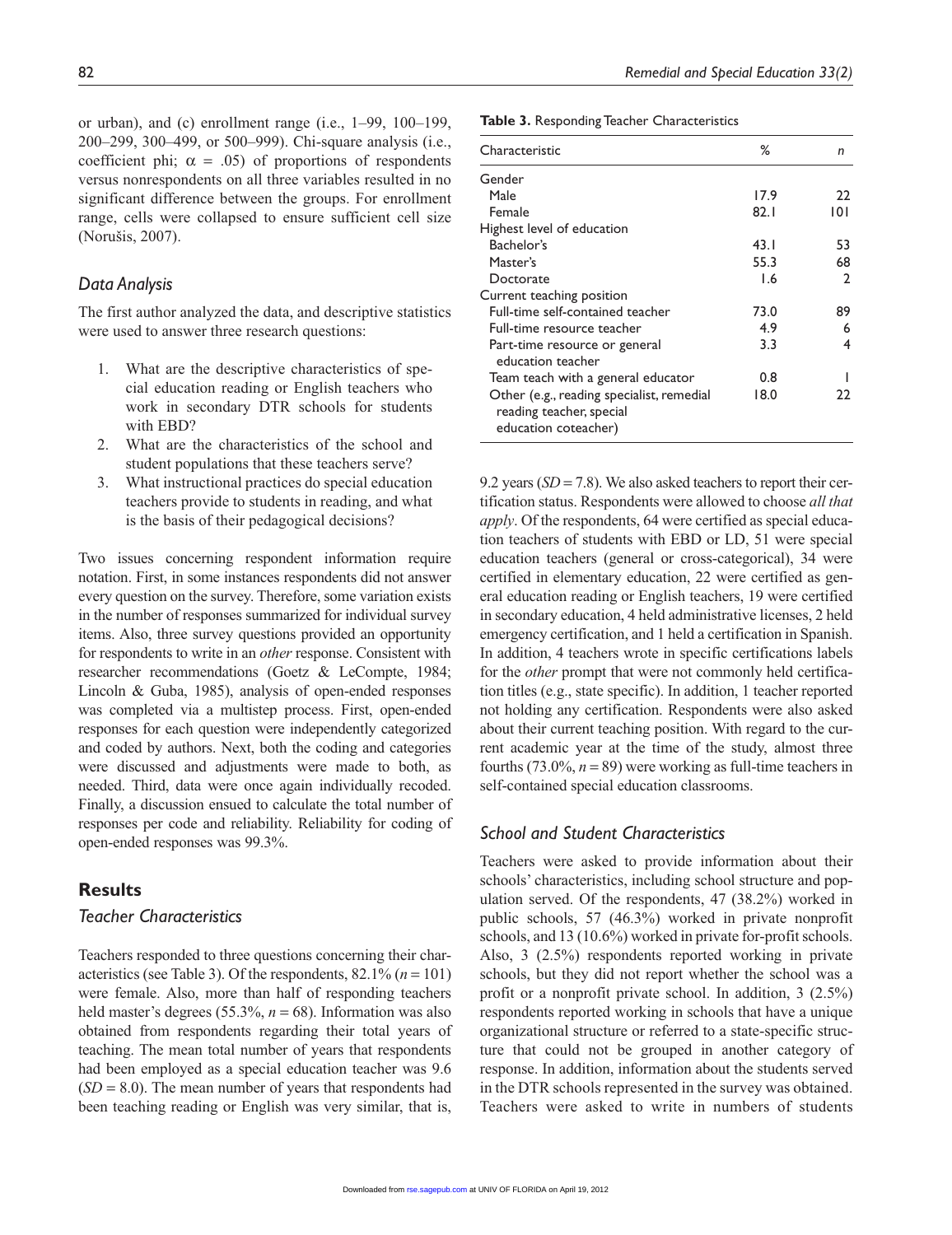| Reading Instructional Strategy               |       | Reason Why Not |               |                     |                         |  |  |
|----------------------------------------------|-------|----------------|---------------|---------------------|-------------------------|--|--|
|                                              | %     | Training (n)   | Resources (n) | Student's Needs (n) | Views on Teaching $(n)$ |  |  |
| Hypertext technology                         | 55.5  | 27             | 33            |                     |                         |  |  |
| Computer software for vocabulary instruction | 37.2  |                | 30            |                     |                         |  |  |
| Phonetic instruction                         | 26.5  |                |               | 18                  |                         |  |  |
| Arranging tutoring pairs                     | 20.0  |                |               |                     |                         |  |  |
| Sight word instruction                       | 14.2  |                |               | 10                  |                         |  |  |
| Phonemic awareness skill enhancement         | 12.5  |                |               | 10                  |                         |  |  |
| Graphic and semantic organizers              | l 2.3 |                |               |                     |                         |  |  |

#### **Table 4.** Never Used Reading Instructional Strategies

Note: Of respondents, 10% or more reported never using reading instructional studies.

concerning gender, ethnicity, and disability classification. Across all of the schools represented there were 704 female students and 1,568 male students. The ethnic makeup of the total populations served was 1,222 Caucasian, 659 African American, 290 Hispanic, 83 Native American or American Indian, 83 Biracial, and 16 Asian or Pacific Islander. Respondents reported a total of 354 students with LD, 1,484 students with EBD, and 70 students with mental retardation. The mean number of students in each teacher's reading or English classes was  $10.9$  (*SD* = 12.9). In total, 46 teachers (37.4%) reported that 50% or more of the students with high-incidence disabilities on their caseload could not read well enough to gain basic information from text.

#### *Teacher Use of Instructional Practices*

Teachers reported on the reading instructional strategies that they were using in their classrooms and how frequently these strategies were used (see Table 2). The most frequently used strategy was asking comprehension questions during reading, with  $96.7\%$  ( $n = 118$ ) of respondents indicating frequent use of this technique (i.e., 2 or more days per week). Vocabulary instruction and writing instruction to support reading were the second and third most frequently used strategies, with  $82.6\%$  ( $n = 100$ ) of responding teachers reporting frequent usage for both. Repeated, guided oral reading was another popular reading instructional strategy, with 82.5%  $(n = 99)$  of responding teachers reporting frequent use. The fifth and sixth most frequently used strategies were teaching students to summarize readings and instructing students to ask clarifying questions, with  $80.3\%$  ( $n = 98$ ) and 78.6% (*n* = 95) of responding teachers reporting frequent use, respectively.

Teachers also indicated reading instructional strategies that they never used. If a teacher reported *never* using one of the strategies noted on the survey, he or she was asked to provide the reason why not (see Table 4). The strategy respondents reported using the least was hypertext technology, which is defined in the National Reading Panel (2000)

report as "highlighted text that links to underlying definitions or supporting or related text, almost like an electronic footnote" (p. 18). Of all respondents, 55.5% indicated never using hypertext technology. In explanation of their disuse of this strategy,  $91.0\%$  ( $n = 60$ ) of that subset of respondents reported that they needed more resources and training to use the strategy. Another seldom used strategy was using computer software to support vocabulary instruction, with 37.2% of respondents indicating that they never used this strategy. Of those who reported never using computer software to support vocabulary instruction, 67.7% (*n* = 30) reported that they needed more resources to be able to use this strategy. Another less frequently used strategy was phonetic instruction, with 26.5%  $(n = 31)$  of respondents reporting that they never used the strategy. Of those, the most frequently cited reason for not employing phonetic instruction was that the students did not need the strategy. With regard to pedagogical instructional arrangements, 20.0% (*n* = 24) of respondents reported never arranging students in tutoring pairs in their classrooms, with the majority of those not using the strategy reporting that they thought the students did not need peer tutoring or that they believed that arranging tutoring pairs was not a good teaching strategy.

# **Discussion**

The purpose of this study was to obtain information about DTR schools, the special educators who provide reading or English instruction in these schools, and the students they serve. An additional purpose was to obtain detailed information from those teachers regarding the provision of reading instruction. The results of our study revealed several points about the current milieu of reading instruction in alternative settings. First, pertaining to teacher characteristics, many special education reading or English teachers in alternative settings have substantial teaching experience and hold advanced degrees. Teacher respondents were fairly experienced (e.g., the mean number of years working as a special education teacher was 9.6) and well educated, with 56.9%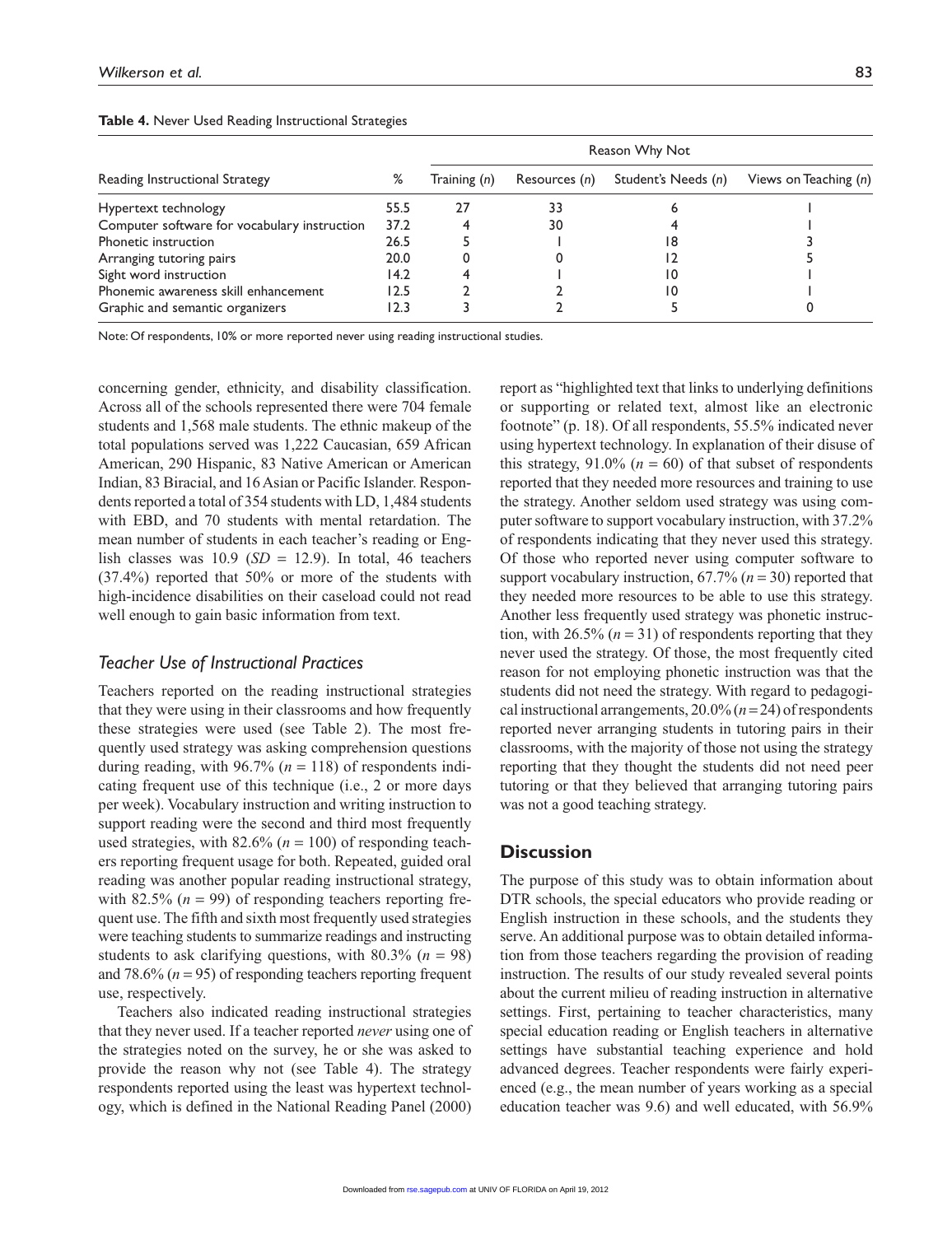having a graduate degree in addition to certification. The current study supported Gagnon and Leone's (2006) findings that teachers in elementary DTR schools are well educated. At the same time, these teachers have much autonomy, with 73% working in self-contained settings within the DTR programs. This high level of teacher experience and training combined with the individual nature of their work and their relatively small class sizes bodes well for the potential of teachers in these settings to meet the marked instructional needs of the students they serve.

At the same time, we found that a majority of teachers in these alternative settings embrace effective strategies, including those aimed at improving comprehension skills, which are critical for competent reading. With regard to instructional choices to support comprehension, teachers in DTR schools report frequent use of several specific instructional approaches recommended by the National Reading Panel to improve and enhance comprehension. One effective approach for increasing the comprehension skills of adolescent readers is teaching them to understand and recognize text structures. Text structures are the semantic and syntactic ways that authors organize written information. Being familiar with text structures helps adolescents better understand what they are reading by providing them schema to draw on when processing new text. In our study, 55.4% of teachers reported that they teach text structures *often* or *always*.

In addition, 45% reported teaching students to use graphic and semantic organizers either *often* or *always*. Studies on the effectiveness of graphic organizers for adolescent readers show promise. However, some researchers have shown that teaching students to use graphic organizers can improve students' ability to recall information recorded on the organizer more than general comprehension (e.g., Vallecorsa & deBettencourt, 1997). Teachers' use of these instructional practices, and their effect on comprehension, should continue to be investigated.

Overall, the most frequently used (2–4 times per week or greater) instructional strategy reported was "posing comprehension questions to students as they read and providing them with immediate feedback," with 96.7% reporting either frequent or daily use. Although comprehension strategies such as teaching students to pose questions as they read may be acquired informally, explicit teaching of how and when to apply comprehension strategies is highly effective in advancing students' reading comprehension abilities (Armbruster, Lehr, & Osborn, 2001; Biancarosa & Snow, 2006). An important next step in the research would be to learn more about the ways in which teachers employ these strategies by conducting observational and/or interview research*.*

Although it is heartening that teachers in DTR schools report frequent use of many effective research-based strategies, they are not likely to utilize technology-dependant strategies in their reading classes. Strategies recommended as efficacious by the National Reading Panel, such as hypertext technology and using computer software to support vocabulary instruction, are used with less frequency in DTRs. Based on teacher responses, the reason behind this lack of use has more to do with inadequate technological resources than a lack of teacher training or general unwillingness to implement the strategy. Increased access to technology is a worthwhile pursuit for educators in DTR facilities, as we know that technology holds many benefits for students with disabilities as they access the general education curriculum (Blackhurst, 2005; Bryant, Bryant, & Raskind, 1998). Regarding recommended instruction for adolescents specifically, Biancarosa and Snow (2006), in their summary of recommendations for reading interventions commissioned by the Carnegie Corporation, also suggest the incorporation of a "technology component" (p. 27) as an instructional tool. Furthermore, the Individuals With Disabilities Education Improvement Act of 2004 (IDEA, 2004) promotes the development and use of technology for individuals with special needs in U.S. schools.

Another strategy that has a rich research base but is reportedly used infrequently or never by a large percentage of respondents is peer tutoring. This was also the only seldom-used strategy for which a sizable number of teachers (i.e., 20% reported *never* using) expressed a negative view of the technique. In considering this attitude, it is important to keep in mind that respondents' average class size was 10. In addition, these same teachers reported a high level of individualization in their approach to curriculum and instruction. It is possible that their negative view of the practicability and utility of peer tutoring is influenced by these contextual factors. However, this does not rule out the possibility of exploring the use of peer-mediated instruction in these settings in the future.

Finally, a large number of students in secondary DTRs do not possess basic reading skills needed for postschool success. In the current study, 37.4% of responding teachers indicated that more than half of their students with highincidence disabilities did not read well enough to gain basic information from text. The fact that more than one third of teachers reported that a majority of their students with highincidence disabilities read below a basic level underscores the need for continued attention to the beginning reading skills of adolescents in these alternative settings. Teachers in DTR schools need to encourage and teach the sophisticated literacy skills needed to meet the increasing literacy demands of many adult occupations (Barton, 1999). However, the fact that students in DTR schools are still struggling with basic reading skills is a signal to educators that our conception of reading instruction for students with disabilities in alternative settings must include instruction across the range of literacy skills—from decoding to nuanced comprehension.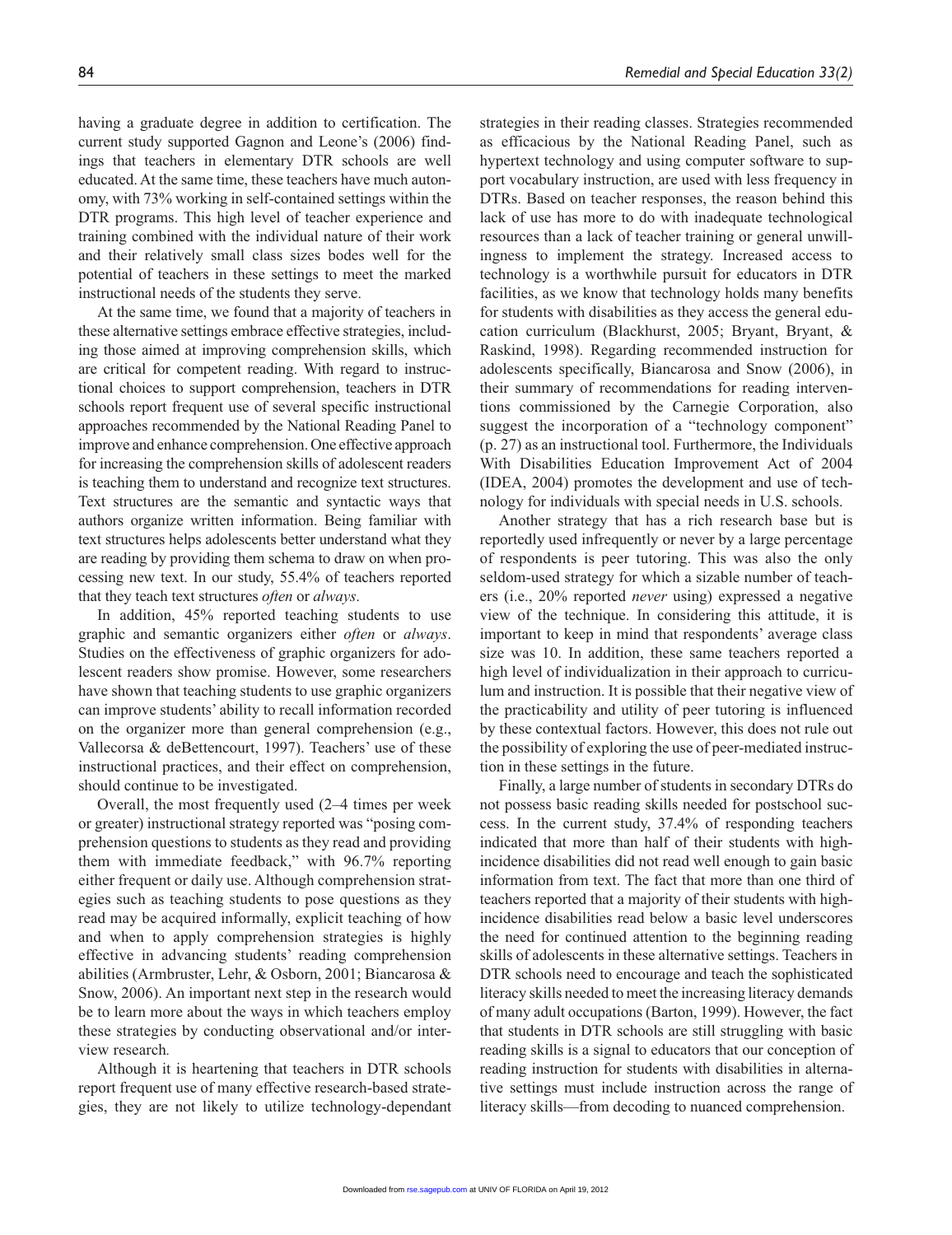Although the research base on effective reading instruction for adolescents with EBD is limited, we do know that use of explicit, systematic phonics instruction can significantly increase the reading performance of struggling adolescent readers in general (Shippen, Houchins, Steventon, & Sartor, 2005) as well as adolescents with LD (Calhoon, 2005; Manset-Williamson & Nelson, 2005). Given the promise that phonics instruction holds for struggling adolescent readers, it is unfortunate that almost one third of all teachers responding to our survey indicated that they *never* use phonics instruction, with many of those respondents indicating that phonics instruction does not meet their students' needs. This finding reflects the larger issue that addressing basic literacy deficits is often viewed as the domain of elementary school teachers; secondary teachers are generally not trained or expected to be able to remediate serious gaps in reading achievement (Biancarosa, Palincsar, Deshler, & Nair, 2007). It is also important for researchers, administrators, and practitioners to focus on the research to practice gap specific to alternative settings. However, the critical need for professional development may be complicated by today's difficult economic environment, wherein two necessary components for effectiveness may be lacking: (a) ongoing and comprehensive professional development activities and (b) providing a knowledgeable support person who is readily available (Gersten & Dimino, 2001). Clearly, professional development and a willingness to assist secondary youth with literacy skills are critical to ultimately providing the supports necessary to allow youth with EBD in DTR schools to access the general education curriculum.

#### *Limitations and Future Research*

Three limitations with the current research should be acknowledged. First, the response rate of 35% was below the commonly accepted level of 50% for mail surveys (Weisberg, Krosnick, & Bowen, 1989). However, it should also be noted that the study included a random sample of teachers. Moreover, no significant differences were noted across respondent and nonrespondent schools. The second limitation related to our use of the National Reading Panel (2000) report as justification for effective instructional practices about which to query teacher use. Although the report's recommendations are based on a comprehensive and thorough review of intervention literature, the bulk of the research reviewed was conducted with beginning readers in kindergarten through third grade. The extent to which the recommendations for effective beginning reading instruction in those early grades also apply to reading instruction in later grades is less established. In 2004, a report titled *Reading Next—A Vision for Action and Research in Middle and High School Literacy: A Report to Carnegie Corporation of New York* (Biancarosa & Snow, 2006) was published

that details additional recommendations made by a panel of five expert educational researchers specifically for adolescent reading instruction*.* Recommendations include such things as building motivation to read and including technology as both a "tool for and a topic of literacy instruction" (p. 4). In addition, some of the recommendations dovetail with those from the National Reading Panel report (e.g., incorporating writing into the teaching of reading, directly teaching comprehension strategies). We suggest that future research on the instructional practices of secondary teachers in DTR schools include gathering information on the additional recommendations made by the authors of the *Reading Next* report.

The third limitation relates to the reliance on teacher reports rather than direct observation of teacher instruction. Asking teachers to report on their classroom practices is a first step toward understanding the instruction provided to students in DTR schools. However, more information on specific strategy use is warranted. Future observational research is needed that triangulates information based on a combination of research methods, including observation, student and teacher interview, and document (e.g., lesson plan) review. In addition, a need exists for the validation of effective approaches to teaching reading to youth with disabilities within exclusionary settings, such as DTR schools. The high percentage of youth with disabilities, mental disorders, and involvement with outside agencies (e.g., foster care, juvenile corrections; see Gagnon & Leone, 2006; Greenbaum et al., 1996; Mattison, Spitznagel, & Felix, 1998; Oseroff, Oseroff, Westling, & Gessner, 1999) in DTR schools provides significant challenges to teachers and necessitates experimental and quasi-experimental research specifically in this school setting.

#### *Conclusions*

The emphasis on access to the general education curriculum within IDEA (2004) and the No Child Left Behind Act (2002) provides a significant challenge to teachers and students, particularly in exclusionary settings, such as DTR schools. Deshler and Hock (2007) noted that reading is the most common academic problem faced by secondary youth with disabilities and that such difficulties permeate every academic content area. Results of the current study highlight that more youth in DTR schools have difficulty with basic reading skills than youth in regular public schools. Teachers in these schools clearly have adequate education and experience. However, teacher reports indicate that several key components of effective reading instruction are lacking. If we are to provide the necessary supports to the highly vulnerable youth in DTR schools, we must first ensure that teachers are provided the materials and resources and professional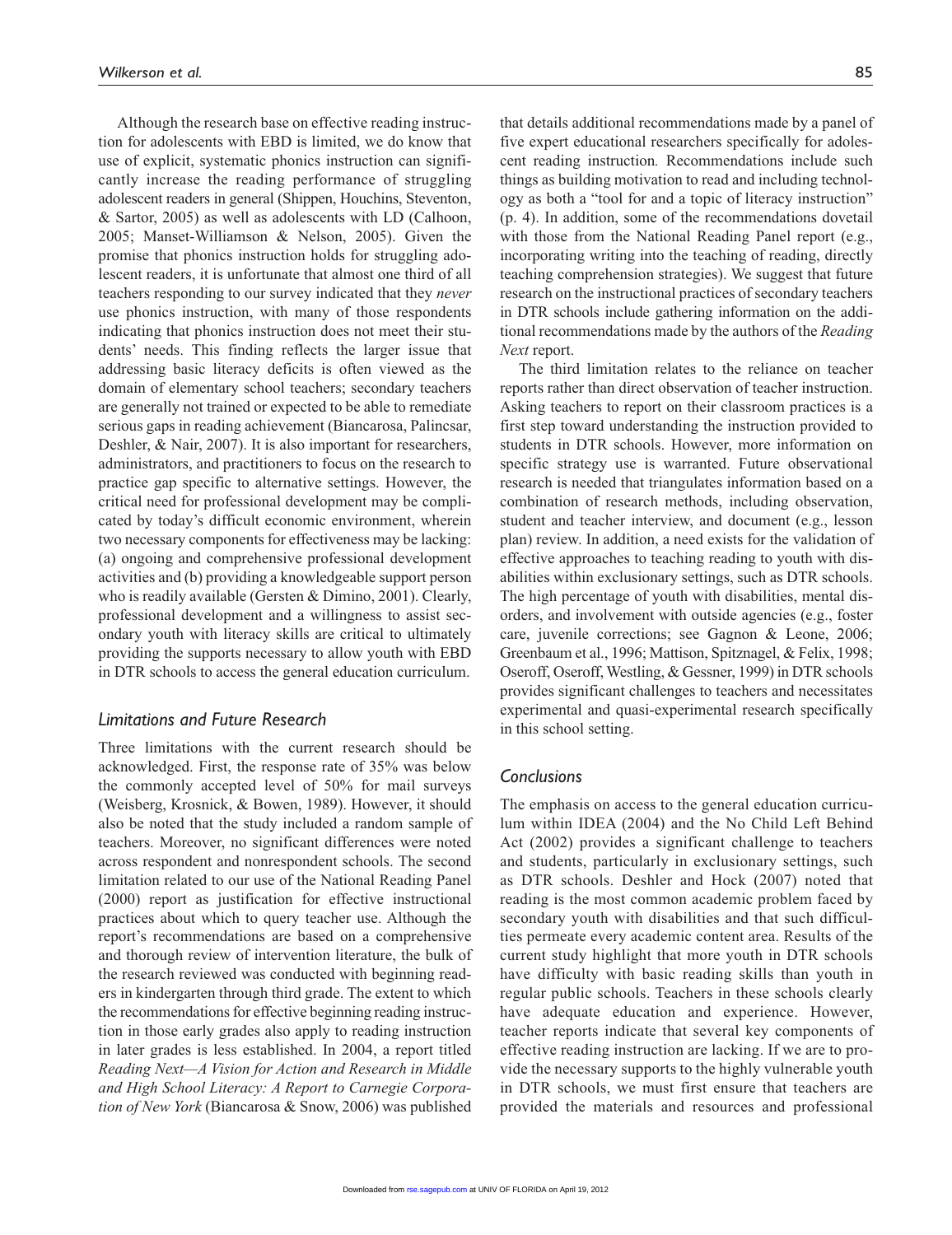development opportunities to effectively instruct the youth in their charge.

#### **Declaration of Conflicting Interests**

The authors declared no potential conflicts of interests with respect to the authorship and/or publication of this article.

#### **Financial Disclosure/Funding**

The authors disclosed receipt of the following financial support for the research and/or authorship of this article: This research was funded by Grant H324C030043 from the U.S. Department of Education, Office of Special Education and Rehabilitative Services.

#### **References**

- American Psychiatric Association. (1994). *Diagnostic and statistical manual of mental disorders* (4th ed.). Washington, DC: Author.
- Armbruster, B. B., Lehr, F., & Osborn, J. (2001). *Put reading first: The research building blocks for teaching children to read kindergarten through grade three*. Jessup, MD: National Institute for Literacy.
- Armstrong, M., Grosser, R., & Palma, P. (1992). *At the crossroads: Expanding community-based care for children and families*  (New York State plan for children and families mental health services). New York: New York Office of Mental Health.
- Barton, P. E. (1999). *What jobs require: Literacy, education, and training, 1940–2006.* Princeton, NJ: Educational Testing Service.
- Biancarosa, G., Palincsar, A. S., Deshler, D. D., & Nair, M. (2007). Adolescent literacy: Myths and realities. In D. D. Deshler, A. S. Palincsar, G. Biancarosa, & M. Nair (Eds.), *Informed choices for struggling adolescent readers: A research-based guide to instructional programs and practices* (pp. 11–36). Newark, DE: International Reading Association.
- Biancarosa, G., & Snow, C. E. (2006). *Reading next—A vision for action and research in middle and high school literacy: A report to Carnegie Corporation of New York* (2nd ed.). Washington, DC: Alliance for Excellent Education.
- Blackhurst, A. E. (2005). Perspectives on applications of technology in the field of learning disabilities. *Learning Disability Quarterly, 28*, 175–178.
- Bryant, D. P., Bryant, B. R., & Raskind, M. H. (1998). Using assistive technology to enhance the skills of students with learning disabilities. *Intervention in School and Clinic, 34*, 53–58.
- Calhoon, M. B. (2005). Effects of a peer-mediated phonological skill and reading comprehension program on reading skill acquisition for middle school student with reading disabilities. *Journal of Learning Disabilities, 38,* 424–433.
- Carson, R. R., Sitlington, P. L., & Frank, A. R. (1995). Young adulthood for individuals with behavioral disorders: What does it hold? *Behavioral Disorders*, *20*, 127–135.
- Deshler, D. D. (2002). Response to "Is 'learning disabilities' just a fancy term for low achievement? A meta-analysis of reading differences between low achievers with and without the label."

In R. Bradley & L. Danielson (Eds.), *Identification of learning disabilities: Research to practice* (pp. 763–772). Mahwah, NJ: Lawrence Erlbaum.

- Deshler, D. D., & Hock, M. F. (2007). Adolescent literacy: Where we are, where we need to go. In M. Pressley, A. K. Billman, K. H. Perry, K. E. Reffitt, & J. M. Reynolds (Eds.), *Shaping literacy achievement* (pp. 98–128). New York: Guilford.
- Drakeford, W. (2002). The impact of an intensive program to increase the literacy skills of youth confined to juvenile corrections. *Journal of Correctional Education, 53*, 139–144.
- Fessler, M. A., Rosenberg, M. S., & Rosenberg, L. A. (1991). Concomitant learning disabilities and learning problems among students with behavioral/emotional disorders. *Behavioral Disorders*, *16*, 97–106.

Fink, A. (1995). *How to design surveys*. Thousand Oaks, CA: Sage.

- Gagnon, J. C., & Leone, P. E. (2006). Elementary day and residential schools for children with emotional and behavioral disorders: Characteristics of educators and students. *Education & Treatment of Children*, *29*, 51–78.
- Gagnon, J. C., Van Loan, C. L., & Barber, B. R. (in press). Secondary day treatment and residential schools for students with emotional and behavioral disorders: Characteristics and approaches to curriculum. *Preventing School Failure*.
- Gagnon, J. C., Wehby, J., Strong, A., & Falk, K. B. (2006). Effective mathematics and reading instruction for secondary-age youths with emotional and behavioral disorders. In L. M. Bullock, R. A. Gable, & K. J. Melloy (Eds.), *Sixth CCBD mini-library series* (pp. 1–57). Arlington, VA: Council for Children with Behavioral Disorders.
- Gersten, R., & Dimino, J. (2001). The realities of translating research into classroom practice. *Learning Disabilities Research & Practice, 16*, 120–130.
- Goetz, J. P., & LeCompte, M. D. (1984). *Ethnography and qualitative design in educational research*. Orlando, FL: Academic Press.
- Greenbaum, P. E., Dedrick, R. F., Friedman, R. M., Kutash, K., Brown, E. C., Lardieri, S. P., et al. (1996). National Adolescent and Child Treatment Study (NACTS): Outcomes for children with serious emotional and behavioral disturbance. *Journal of Emotional and Behavioral Disorders*, *4*, 130–146.
- Individuals With Disabilities Education Improvement Act of 2004, U.S.C. § 612 *et seq*. (2004).
- Jolivette, K., Stichter, J. P., Nelson, C. M., Scott, T. M., & Liaupsin, C. J. (2000, August). *Improving post-school outcomes for students with emotional and behavioral disorders.* Arlington, VA: ERIC Clearinghouse on Disabilities and Gifted Education. Retrieved October 15, 2008, from http://www .ericdigests.org/2001-3/post.htm
- Krueger, R. A. (1998). *Developing questions for focus groups*. Thousands Oaks, CA: Sage.
- Kutner, M., Greenberg, E., Jin, Y., Boyle, B., Hsu, Y., & Dunleavy, E. (2007). *Literacy in everyday life: Results from the 2003 National Assessment of Adult Literacy* (NCES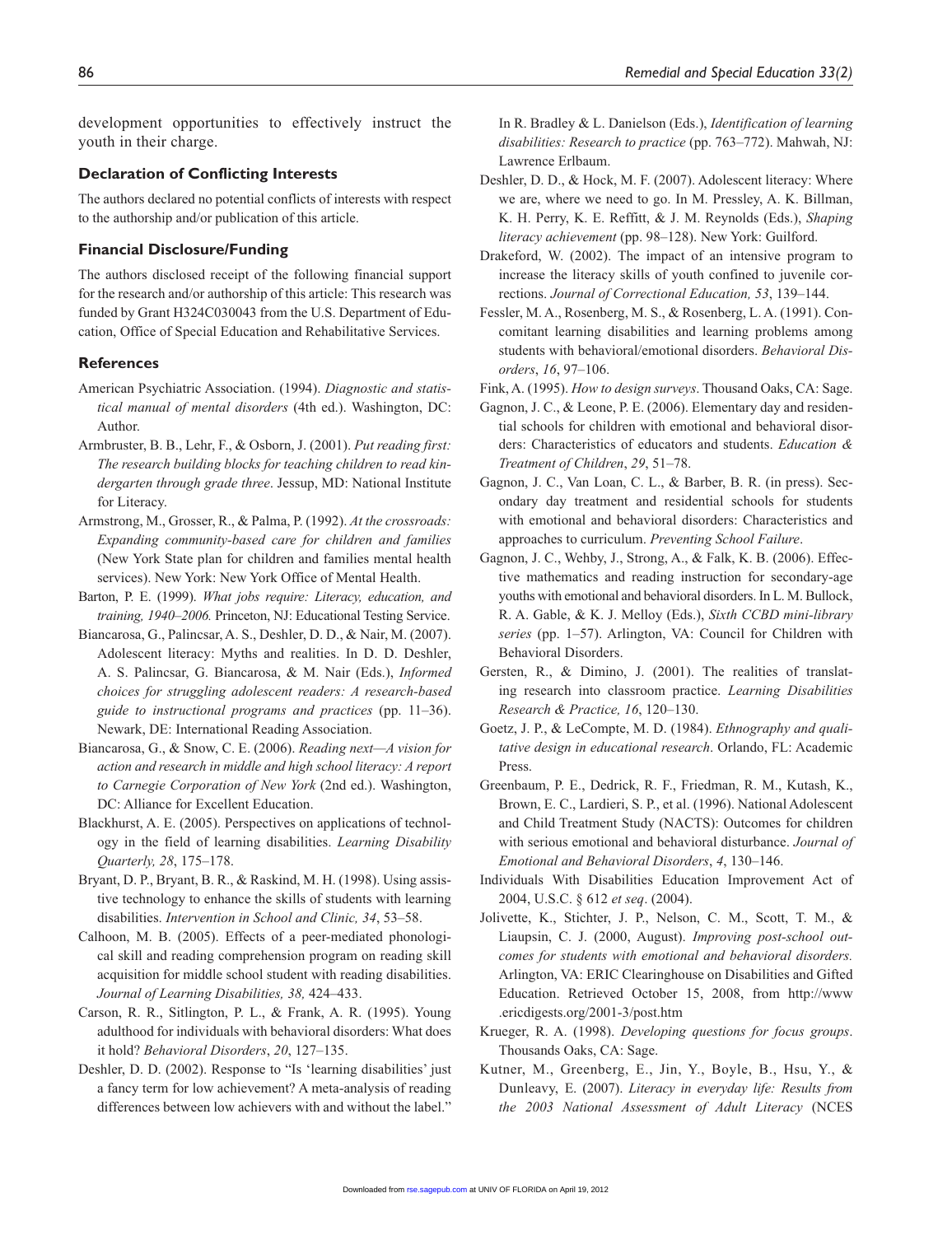2007–480). Washington, DC: U.S. Department of Education, National Center for Education Statistics.

- Lane, K. L., Barton-Arwood, S. M., Nelson, J. R., & Wehby, J. (2008). Academic performance of students with emotional and behavioral disorders served in a self-contained setting. *Journal of Behavioral Education, 17,* 43–62.
- Lane, K. L., Carter, E. W., Pierson, M. R., & Glaeser, B. C. (2006). Academic, social, and behavioral characteristics of high school students with emotional disturbances or learning disabilities. *Journal of Emotional and Behavioral Disorders, 14*, 108–117.
- Lembke, E. (2006). Students with reading and behavioral needs. *Center for Innovations in Education.* Retrieved February 25, 2010, from http://www.studentprogress.org/doc/Readingand EmotionalBehaviorDisorders.pdf
- Levy, S., & Chard, D. J. (2001). Research on reading instruction for students with emotional and behavioural disorders. *International Journal of Disability, Development, and Education*, *48*, 429–444.
- Lincoln, Y., & Guba, E. (1985). *Naturalistic inquiry*. Beverly Hills, CA: Sage.
- Malmgren, K., Edgar, E., & Neel, R. S. (1998). Postschool status of youths with behavioral disorders. *Behavioral Disorders*, *23*, 257–263.
- Malmgren, K. W., & Leone, P. E. (2000). Effects of a short-term auxiliary reading program on the reading skills of incarcerated youth. *Education & Treatment of Children*, *23*, 239–247.
- Manset-Williamson, G., & Nelson, J. M. (2005). Balanced, strategic reading instruction for upper-elementary and middle students with reading disabilities: A comparative study of two approaches. *Learning Disability Quarterly, 28,* 59–74.
- Market Data Retrieval. (2002). *School directory database.* Shelton, CT: Author.
- Mattison, R. E., Spitznagel, E. L., & Felix, B. C. (1998). Enrollment predictors of the special education outcome for students with SED. *Behavioral Disorders, 23,* 243–256.
- Muscott, H. S. (1996). Special education teachers' standards for the classroom behavior of students with behavioral disabilities across a variety of cascade placement. *Education & Treatment of Children*, *19*, 300–315.
- Muscott, H. S. (1997). Behavioral characteristics of elementary and secondary students with emotional/behavioral disabilities in four different cascade placements. *Education & Treatment of Children*, *20*, 336–356.
- National Reading Panel. (2000). *Teaching children to read: An evidence-based assessment of the scientific research literature on reading and its implications for reading instruction*. Washington, DC: National Institute of Child Health and Human Development.
- Nelson, J. R., Benner, G. J., Lane, K., & Smith, B. W. (2004). Academic achievement of K-12 students with emotional and behavioral disorders. *Exceptional Children*, *71*, 59–73.
- No Child Left Behind Act of 2001, Pub. L. No. 107–110, 115 Stat. 1425 (2002).
- Norušis, M. J. (2007). *SPSS 15.0 guide to data analysis*. Upper Saddle River, NJ: Prentice Hall.
- Oseroff, A., Oseroff, C. E., Westling, D., & Gessner, L. J. (1999). Teachers' beliefs about maltreatment of students with emotional/ behavioral disorders. *Behavioral Disorders, 24*, 197–209.
- Parris, S. R., & Block, C. C. (2007). The expertise of adolescent literacy teachers. *Journal of Adolescent & Adult Literacy*, *50*, 582–596.
- Perie, M., Grigg, W., & Donahue, P. (2005). *The nation's report card: Reading 2005* (NCES 2006–451). Washington, DC: U.S. Department of Education, National Center for Education Statistics.
- Scott, T. M., & Shearer-Lingo, A. (2002). The effects of reading fluency instruction on the academic and behavioral success of middle school students in a self-contained EBD classroom. *Preventing School Failure*, *46*, 167–173.
- Shippen, M. E., Houchins, D. E., Steventon, C., & Sartor, D. (2005). A comparison of two direct instruction reading programs for urban middle school students. *Remedial and Special Education, 26,* 175–182.
- Shores, R. E., Jack, S. L., Gunter, P. L., Ellis, D. N., De Briere, T. J., & Wehby, J. H. (1993). Classroom interactions of children with behavioral disorders. *Journal of Emotional and Behavioral Disorders, 1,* 27–39.
- Snyder, H. N., & Sickmund, M. (1999). *Juvenile offenders and victims: 1999 National report.* Rockville, MD: U.S. Department of Justice, Office of Juvenile Justice and Delinquency Prevention.
- Stizek, G., Pittsonberger, J., Riordan, K., Lyter, D., Orlofsky, G., & Gruber, K. (2007). *A brief profile of America's public schools* (NCES 2007–379). Washington, DC: U.S. Department of Education, National Center for Educational Statistics. Retrieved October 15, 2008, from http://nces.ed.gov/ pubs2007/2007379.pdf
- Sutherland, K. S., & Snyder, A. (2007). Effects of reciprocal peer tutoring and self-graphing on reading fluency and classroom behavior of middle school students with emotional or behavioral disorders. *Journal of Emotional and Behavioral Disorders*, *15*, 103–118.
- Sutherland, K. S., & Wehby, J. H. (2001). Exploring the relation between increased opportunities to respond to academic requests and the academic and behavioral outcomes of students with EBD: A review. *Remedial and Special Education*, *22*, 113–121.
- Trout, A. L., Nordness, P. D., Pierce, C. D., & Epstein, M. H. (2003). Research on the academic status of children and youth with emotional and behavioral disorders: A review of the literature from 1961–2000. *Journal of Emotional and Behavioral Disorders*, *11*, 198–210.
- Underwood, L. A., Talbott, L. B., Mosholder, E., & von Dresner, K. S. (2008). Methodological concerns of residential treatment for juvenile offenders with disruptive behavioral disorders. *Journal of Behavior Analysis of Offender and Victim—Treatment and Prevention*, *2*, 119–128.